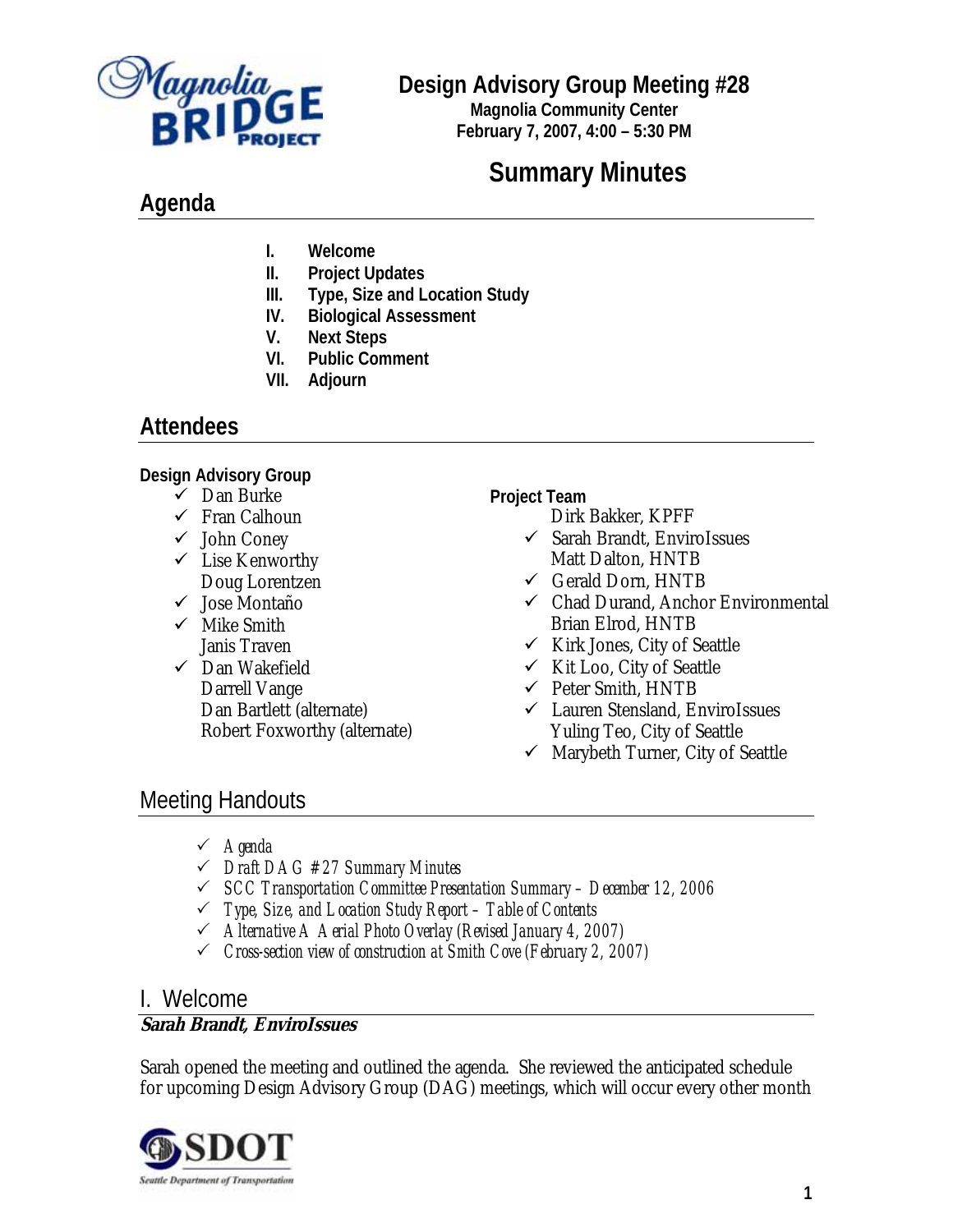until further notice. Sarah asked for edits to the meeting minutes from the previous DAG meeting and reminded the group that she will take edits to the minutes through next week.

Kirk Jones introduced Kit Loo as SDOT's structural engineer for the project as we move forward into more technical design issues.

# II. Project Updates **Kirk Jones, SDOT**

### **Seattle City Council Transportation Committee**

The project team met with the committee in December to present a project update. They shared the final selection of Alterative A and the conclusions of the Type, Size and Location study, including renderings of the entire bridge span. The only change to those renderings since the last DAG meeting is that the span over the park is even longer, now completely spanning the park area. The column on the western edge is now positioned on the bluff and will rest on a level platform where a home was demolished in 1997.

### **Seattle Parks Department**

The Parks Department has seen the new, longer span renderings and will now be able to include another practice soccer field on the park property. SDOT and the Parks Department have been working closely to best develop that park area for the public interest. They now have a joint development agreement that has been signed by both agency directors. This agreement should meet the requirement of Section 4F of the Federal Highways Administration (FHWA) rules for transportation development near park facilities.

#### **Port of Seattle**

SDOT has continued working with the Port to develop action plans in an emergency situation involving Magnolia Bridge. SDOT has a white paper outlining actions for moving traffic from 15<sup>th</sup> Avenue to the Magnolia area in the event of a bridge failure. Details about responsibility for different aspects of the plan are still being negotiated.

#### **Discussion**

**Kenworthy:** How long do we expect it to take to resume access to Magnolia in an emergency situation?

**Burke:** I had said previously that if there were a need for emergency access, it would be our hope that a path could be cleared in one to three days. I have since talked to people at the Port that are cautious about being that specific in any agreement.

**Jones:** We have a draft strategy and we're working toward an agreement.

**Kenworthy:** As we try to do emergency planning for the Magnolia area, I'm going to request that we get to see something from you both as soon as possible. When can I expect to see a draft of some agreement?

**Jones:** It will probably take three months – there are people to talk with and get approval from higher levels of management within both SDOT and the Port.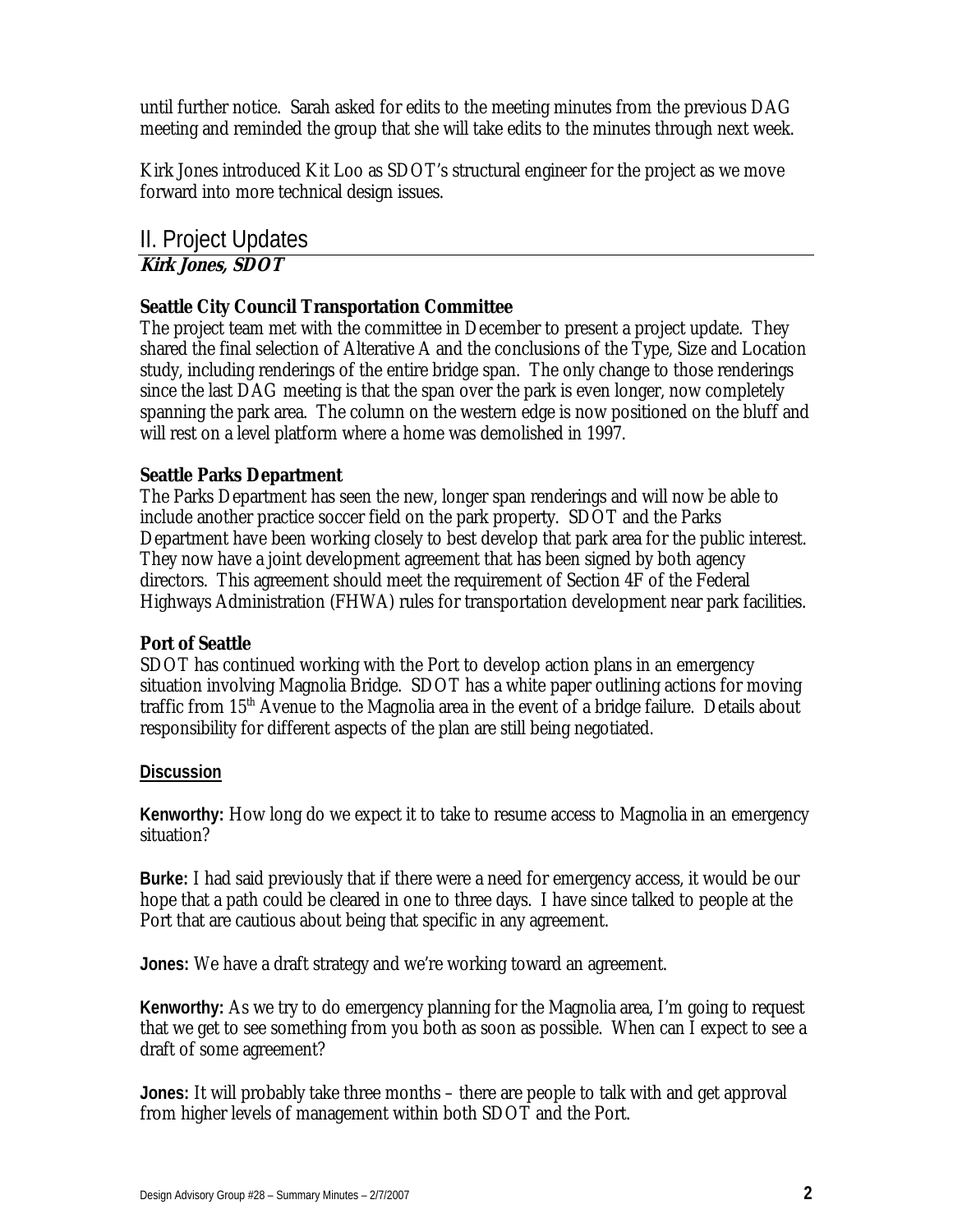**Burke:** The spirit of working together is very clear in our discussion, but in an emergency situation involving the whole city, it's difficult for the Port to commit to specific actions in this area. We can give you a strategy, not necessarily an agreement.

**Kenworthy:** When will we see this strategy? Can we have what you have done now?

**Jones:** I think we could give you the white paper next week – I don't have a problem with that.

**Burke:** Yes, I think it would be good to have some review.

**Jones:** We've been spending time with the cruise ship terminal developers and have given them detailed designs for footing and columns and discussed the work they need to do.

**Kenworthy:** I wrote a letter on behalf of BINMIC and the Seattle Marine Business Coalition expressing concerns about traffic. I have not received a copy of the full EIS that was released on Monday. I would like a paper copy from Dan [Burke].

**Burke:** It should be online and I can get you a paper copy as well.

#### **Draft Environmental Assessment (Draft EA)**

Kirk reported that SDOT is going through the cost and risk estimation process and is not expecting a significant change from what has been discussed in the past. The base costs are near the same range as what was used two years ago. SDOT is looking for an economist to provide a long-term inflation factor for construction costs. This project might not be constructed for five or more years, so they need an inflation factor that takes into account regional construction in the next four to five years and estimates inflation for equipment, materials, and other needs. Other than that inflation factor, the cost estimate is ready to go. The base cost is still right around \$135 million. With the risk factors included our estimate was \$196 million.

SDOT has also met with the Navy and FHWA about the Navy property. The Navy is doing an Environmental Assessment and they are divesting themselves from that property.

SDOT is working with Anchor Environmental on the Biological Assessment (BA) and Chad Durand from Anchor will provide an update on that report during this meeting. SDOT also updated the discipline reports for the Draft EA to include the new parks agreement and the additional community involvement work they've done. SDOT is sending the BA, the Draft EA and updated discipline reports to WSDOT and FHWA by the end of the month.

#### **Discussion**

**Coney:** The Navy property is the Admiral's House property on the Upper Park, correct?

**Jones:** Yes, it's the Admiral's House – it's between upper park and lower park.

**Coney:** Do we need to have that property in order to build the bridge?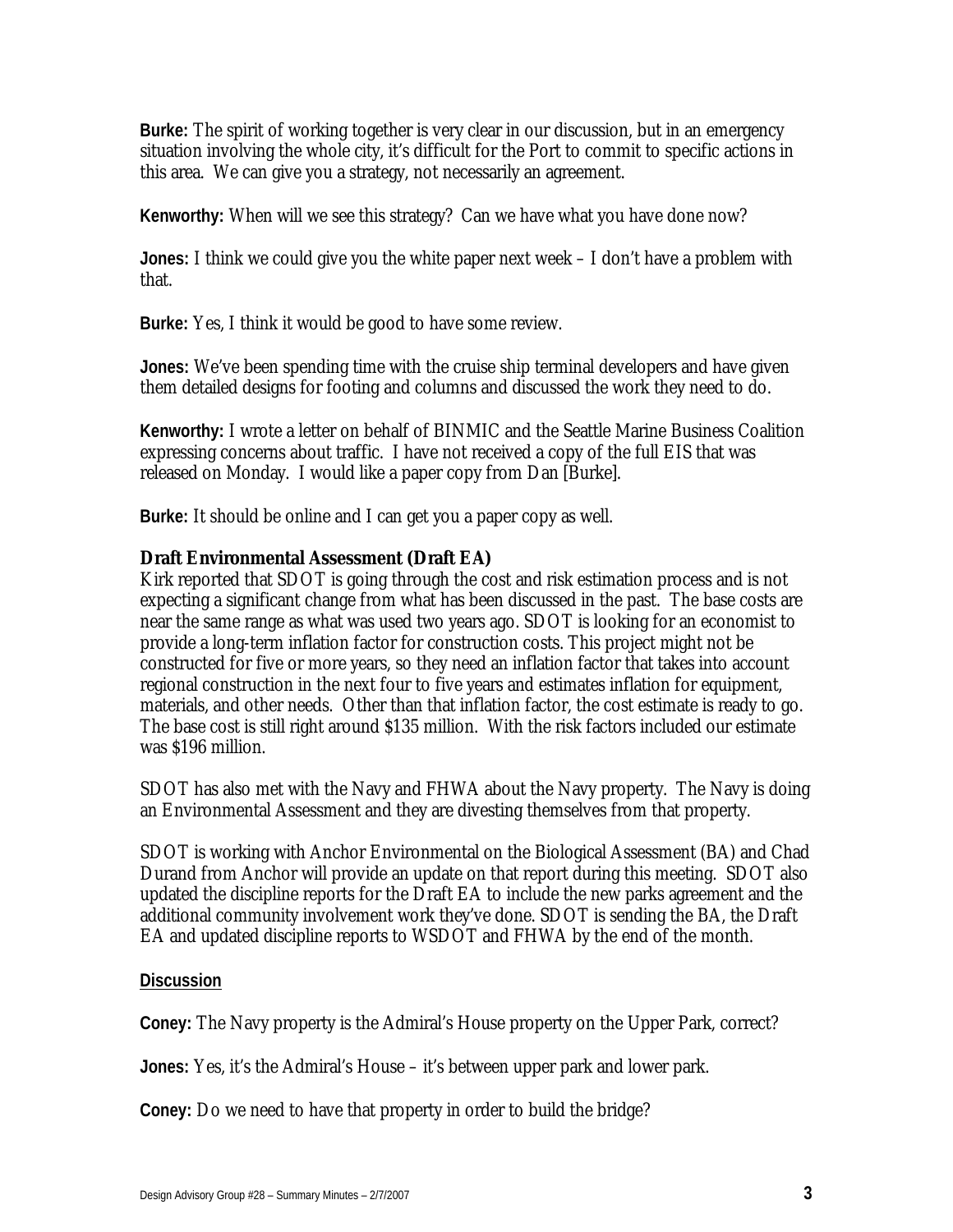**Jones:** The property is right where the bridge abuts the hillside.

**Coney:** Yes, but could we go over the property and delete that cost from the budget if we needed to cut costs?

**Jones:** No, we need the property. We'll negotiate the cost of going over the property, though it should be less than we've estimated in our budget.

# III. Type, Size and Location Study **Jerry Dorn, HNTB**

Jerry explained that the Type, Size and Location (TS&L) study is a summary of all work that went into selecting a bridge type. It is a record of all the alternatives and bridge types that were considered by the project team, including the rehabilitation option. The TS&L is a project milestone and puts the process of alternative and bridge type selection out for public review. The document is intended to show how the team arrived at the final conclusions of the report.

### **Discussion**

**Kenworthy:** This report has been issued?

**Dorn:** No, not yet, it will be reviewed and then issued in a month or so.

**Wakefield:** Will it be online?

**Jones:** Yes. It's a huge document including many photos. We think we'll put it on three disks for those people that cannot download something so large – we're still figuring that out.

**Kenworthy:** At our last DAG meeting both Mike [Smith] and I were asking about detour routes. You had said we could see more specific detour routes in January. Will there be any information about detours in the TS&L report?

**Dorn:** There are possible detour routes indicated, but the document does not specify a chosen detour plan.

**Jones:** All the routes we've discussed are included in the TS&L. As we move into more detailed designs we'll further develop detour information.

**Kenworthy:** There are some real problems with some of the detour options, as we talked about at the last DAG meeting.

**Jones:** I know the surface route raised some concerns – I thought the ramp option was less problematic.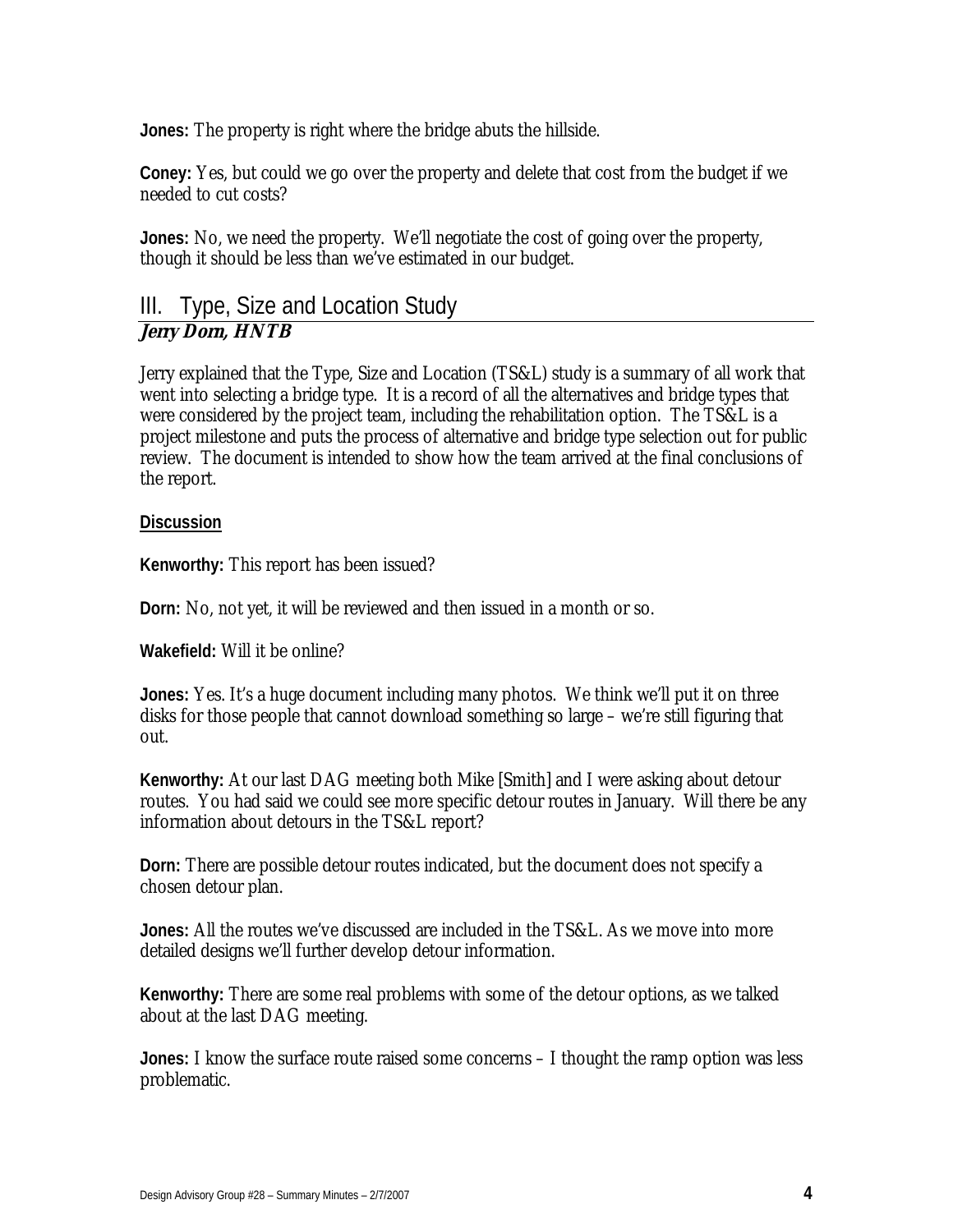**M. Smith:** You mean the option using the [Galer] Flyover?

**Jones:** Yes. I know using the Galer Flyover causes concerns also, and we have not fully explored the detour options.

**Dorn:** What the TS&L study shows is that the structure type we've selected can be built and traffic can be routed around the construction.

**Kenworthy:** Will the TS&L clearly say that there has been no decision made about detour routes? I would appreciate a clear statement to that effect.

**Dorn:** Yes.

**Brandt:** Are detours a topic the DAG will discuss later this year?

**Jones:** Yes, we will. As we do more design work we'll ask for input from this group.

**Kenworthy:** The physical location of the surface option is the most problematic element for me. Do we know when this group will talk about detour routes?

**Dorn:** Well, we're beginning final design work now and we'll need to do a construction workshop with contractors to talk about construction time, methods, and detours. We'll get to about 30% design over the next six months and then do a review of our progress. Then we'll design as far as we can with the remaining funds – likely around 50%.

We're having a DAG meeting every two months or so, I'm not sure about the exact timing of a detour discussion.

**Kenworthy:** Could we make detours an agenda item for the next few months?

**Jones:** Yes, let's do that.

**P. Smith:** It's also important to keep in mind that until there is construction funding and we start the final planning, we don't know what conditions will be around the project site. They may change depending on the timing of the construction, so there's a limit to how much planning we can usefully do.

**Jones:** Right. For example, if timing is such that the Port has gotten ahead of us with development, we might use their access road as part of the detour.

**Kenworthy:** I understand that situations change. I'm interested in seeing a concept that is disruptive on the ground removed from consideration and finding reasonable alternatives that we can consider. We'll keep discussing this issue together.

**Dorn:** In addition to detours, we'll be discussing other design issues as this process goes forward, including railings, lighting, pedestrian connections, and overlooks. Those elements are mentioned in the TS&L report but not advanced to a decision-making stage. We'll make some decisions as we get up to the 30% design level and then stop there.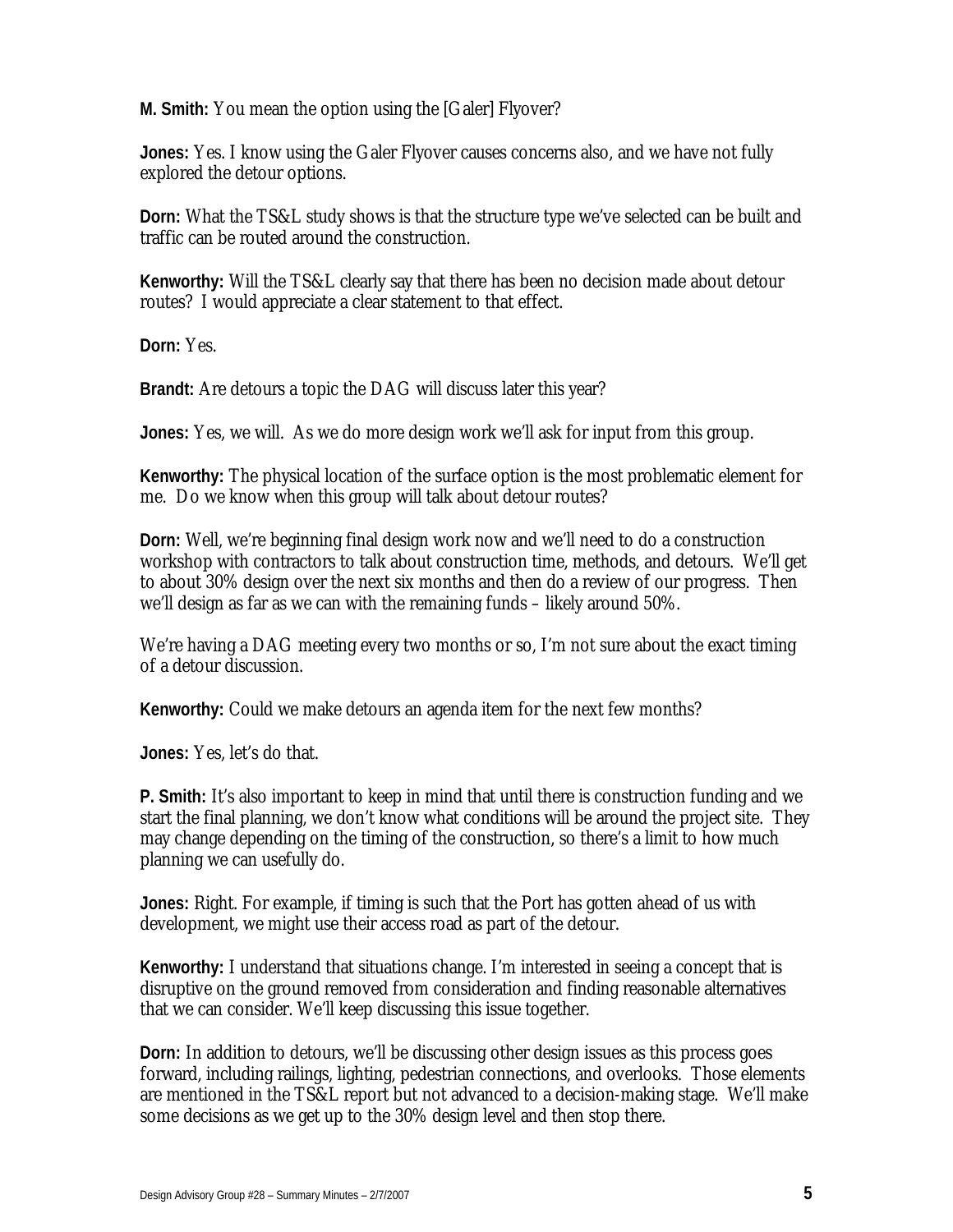**Burke:** So you'll be working on the design for the next year and will reach 30% design in the fall of 2007 and then finish what you can through the beginning of 2008?

**Jones:** Yes. Right now we're looking at how we can best use the funds available for design. I've been asking that we first design portions of the bridge that will need to be farthest along in the event that future funding for construction becomes available or we have an earthquake. For example, designing the foundations first is useful because they are unlikely to change between now and when they are constructed, unlike approach roads that might change depending on other construction in the area. In addition, in the event of an earthquake we would have foundation designs ready to hand over to a contractor to start building while the rest of the bridge is being designed. We could also start construction of the foundations as soon as funding is available. Either way, we're looking to put a package on the shelf that will be useful and put us at an advantage.

# IV. Biological Assessment

### **Chad Durand, Anchor Environmental**

Chad presented an overview of the Biological Assessment (BA) for this project, including both the content of the assessment and the estimated schedule for completing the BA process. The United States Endangered Species Act requires that all projects examine any at-risk animals that might be impacted by the project in a BA document. For this project, the in-water work is where the biggest impacts occur. Pile driving and other activities in the water can cause turbidity, shoreline habitat disruption, and other concerns. Anchor Environmental examines those impacts and looks for ways to minimize the impact of construction. Along with in-water impacts, there could also be air and noise impacts to bird species, such as bald eagles, but eagles in the Magnolia area perch on the opposite side of the bluff and are not a big concern for this project.

Stormwater impacts are also important, since as stormwater hits the road it can collect dissolved copper and zinc, along with other contaminants, and cause turbidity and other negative impacts. In the case of the Magnolia Bridge, the current bridge has no stormwater treatment and the new bridge will have stormwater treatment. Therefore, although the new bridge will have more impervious surface than the existing bridge, the loads carried in the stormwater will decrease.

The BA is being reviewed by the City of Seattle and then it will go to WSDOT and FHWA for their comments. It usually takes around 180 to 210 days to get comments from FHWA. Once the team has comments it will take four to six weeks to incorporate those and review the revised report.

#### **Discussion**

**P. Smith:** In the aerial photo we've included [*Alternative A Aerial Photo Overlay*] you can see the areas of concern during the in-water work. We'll be doing construction below regular high water in the tidal zone. The main portion of the bridge has one large pier in the water, the on-ramp has two piers in the water and the off-ramp has piers in the marine habitat. On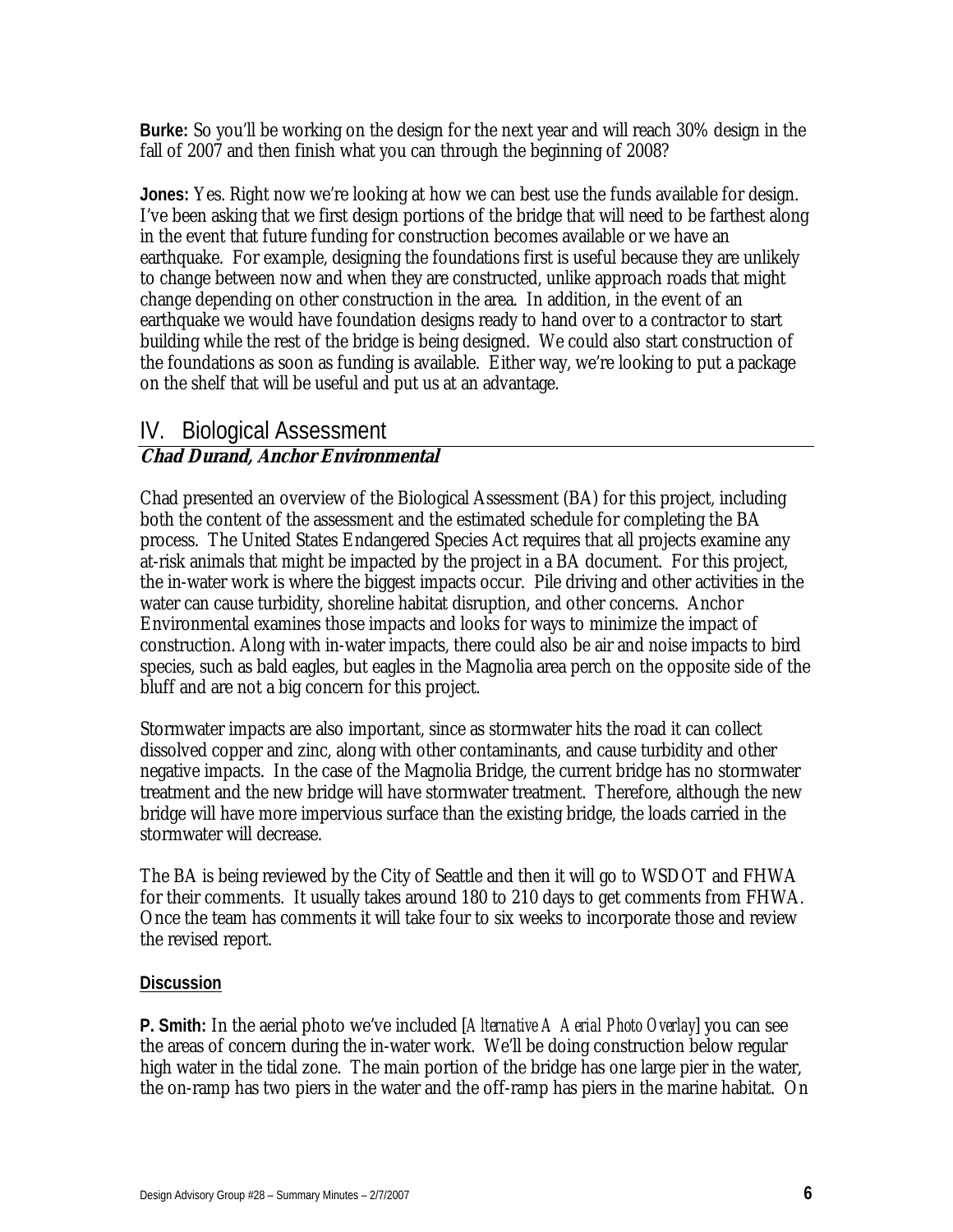the positive side, we're removing the existing on-ramp and the wood wharf. The net area of the wharf we're removing is greater than the permanent structure we're adding.

**Durand:** When the BA is reviewed, the agencies will ask why we've built a road over the water and we'll show them what other options we considered and why that was the best choice. We'll also show that we've worked hard to minimize the in-water work.

# V. Next Steps **Kirk Jones, SDOT**

Kirk discussed funding strategies for the bridge project. SDOT has been looking for grant funding and has been unable to secure any money. Unfortunately, this project is not eligible for much of the available funding because it's not in the federal highway aid system and is also not a regional project that could be funded under the Regional Transportation Investment District (RTID).

One funding source is direct federal appropriations, but those appropriations may not be available. SDOT will continue pursuing that and other sources of funding. The agency will emphasize the 20,000 residents affected by the bridge and the industrial and semi-industrial businesses in order to make the best possible case for funding. Funding sources will ask how much local funding is committed to the project, so local money will be needed as well. One possible source is the Bridge Replacement Advisory Committee (BRAC) – a committee of city and county officials from Washington State that review bridge projects and distribute funding based on where funding is most needed. Funding for the bridge is an ongoing effort on the part of SDOT and they will continue searching for funding sources.

John Coney suggested a LID [Local Improvement District] for the Magnolia area. Kirk responded that a LID was used to build the original bridge, but noted that the high administrative costs for this kind of process would make it an unlikely choice. There's also a strategy that uses bonds, and the City would need to consider its bonding capacity and then ask the Port of Seattle and BNSF Railway to contribute additional funds. SDOT will continue to ask grant agencies and talk to Washington's senators.

Kirk is anticipating a project delay in the 5-year range, though it could be longer. Barring a catastrophic event, the bridge can be maintained for another 15-20 years. They are preparing for a catastrophic event, so the project will be ready to use emergency funding quickly to create a replacement structure. To prepare, SDOT has started working with the utilities that use the bridge. Qwest uses the bridge for a major communications cable and SDOT will push them to remove that cable in the next four to five years so bridge construction can begin quickly if funding becomes available.

Kirk thanked the group for their persistence and patience over the years. The DAG has been a great sounding board for the project and the project team appreciates that input and support. The DAG will meet every other month so that the project team will have enough new information to share – the next DAG meeting will be April 4, 2007.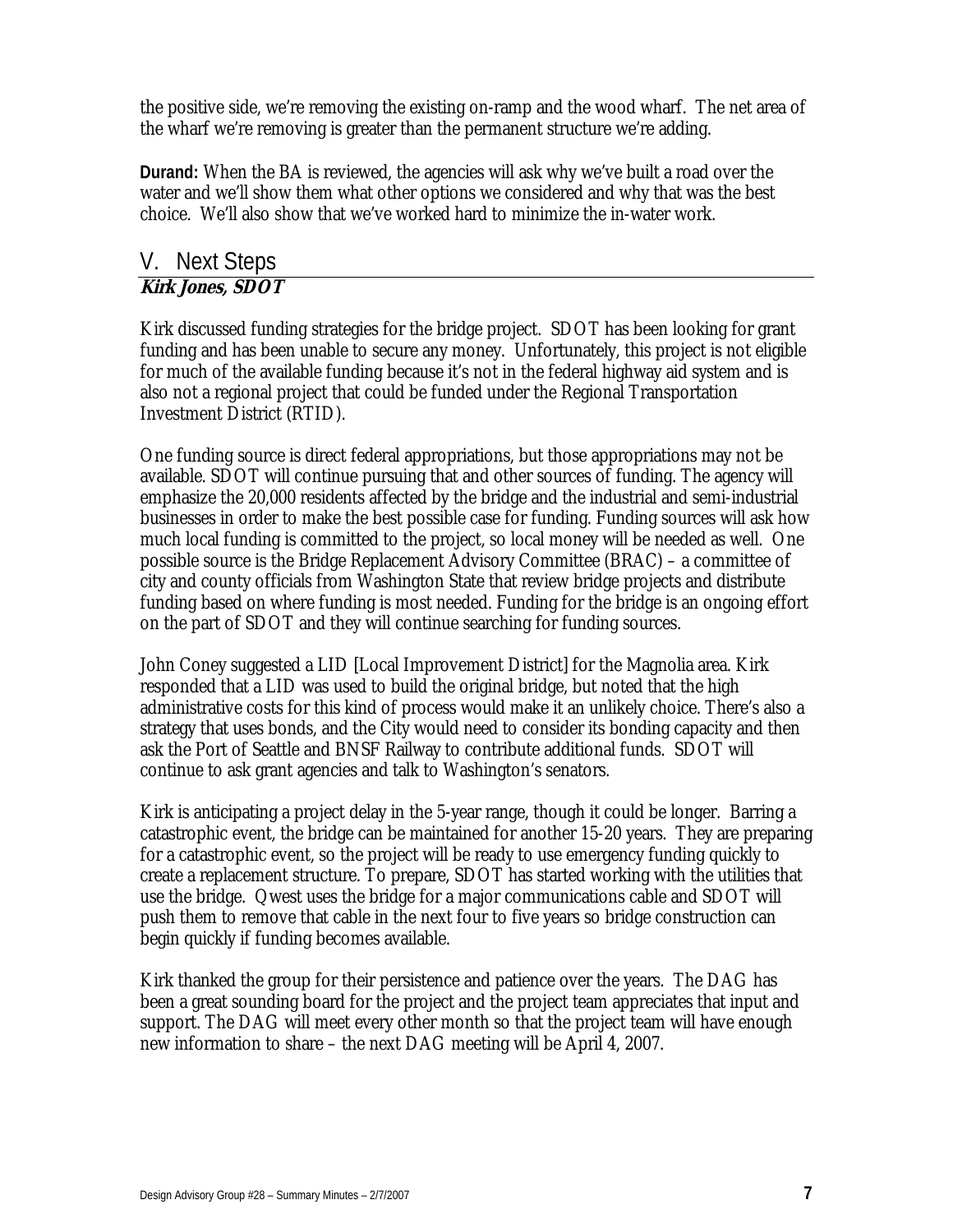#### **Discussion**

**Kenworthy:** Thank you for being so thorough about funding possibilities – that's an ongoing task and we need to advance it.

**M. Smith:** When we say "local" money, is that King County and City of Seattle money? Or do we mean more local?

**Jones:** Local money is usually City of Seattle, but the Magnolia neighborhood might be a part of the funding effort also.

**Kenworthy:** You're not suggesting that the Magnolia neighborhood would have a particular responsibility for funding certain roads when we're funding the whole city, are you?

**Jones**: I would say a LID is highly unlikely – even though it was done in 1929. The administrative costs and the complexity make it unlikely. There might be some other special assessment district, but I'm not sure state law even allows that approach. So we need to consider different ways to get local funds.

**M. Smith:** It seems like this group is about halfway through the steps of the process where we can be useful. We'll have just as much we'll need to know and say in the next four years as we have in the last four years.

**Burke:** I'm wondering if members of this group have a good sense of what Transit Now will bring along the  $15<sup>th</sup>$  Avenue corridor and I'm curious if anyone would be interested in learning more about that.

**Jones:** You'd like more information about the special bus lanes on 15<sup>th</sup> Avenue and the bus rapid transit plans?

**Burke:** Yes, I'm curious what it will look like. Could this group have a briefing about that?

**Kenworthy:** Yes, a briefing with concrete information would be useful.

**M. Smith:** We want freight mobility up and down 15<sup>th</sup> Avenue. If it was up to me we'd get rid of the street parking. Bring the Transit Now representatives, that sounds great.

**Jones:** Okay, we'll try to arrange a presentation about Transit Now. Maybe we can even get them here for the April meeting.

# VI. Public Comment

# **Kirk Jones, SDOT**

There were no members of the public in attendance.